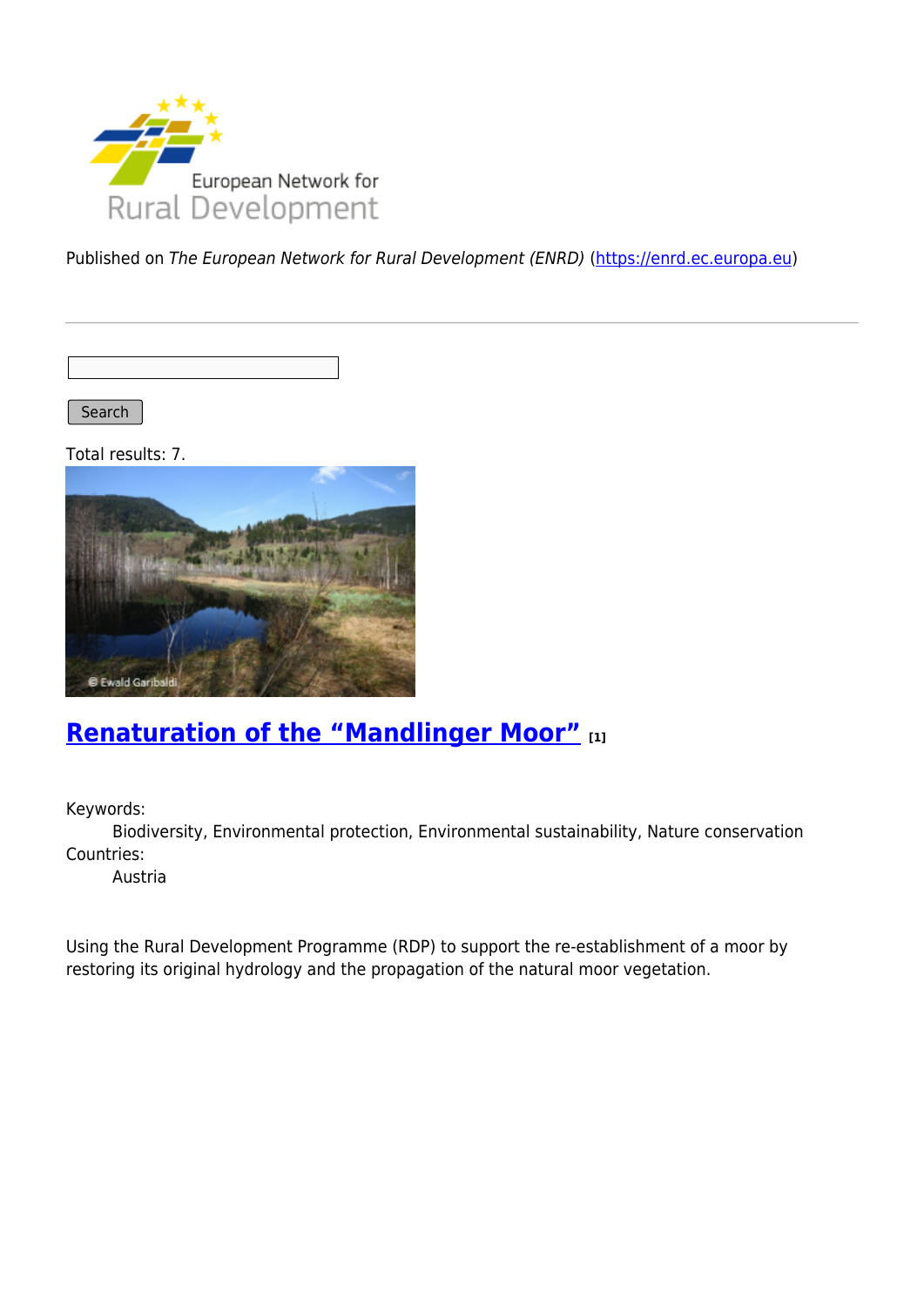

# **[Allrounder Moor - Climate Protectors and Noah's Ark of](https://enrd.ec.europa.eu/projects-practice/allrounder-moor-climate-protectors-and-noahs-ark-biodiversity_en) [Biodiversity](https://enrd.ec.europa.eu/projects-practice/allrounder-moor-climate-protectors-and-noahs-ark-biodiversity_en) [2]**

Keywords:

Biodiversity, Environmental protection, Information & promotion activities, Natural resources, Nature conservation, Protected areas, Tourism, Water management, Youth Countries:

Germany

Organising a series of educational events to raise awareness and interest about the environmental functions of the peatlands in Brandenburg.



#### **[Restoration of the Röcknitzbach stream](https://enrd.ec.europa.eu/projects-practice/restoration-rocknitzbach-stream_en) [3]**

Keywords:

Biodiversity, Climate, Environmental protection, Nature conservation, Protected areas, Water management

Countries:

Germany

A project addressing the Water Framework Directive, by restoring the natural flow of a stream, while preserving the local cultural heritage and protecting from floods.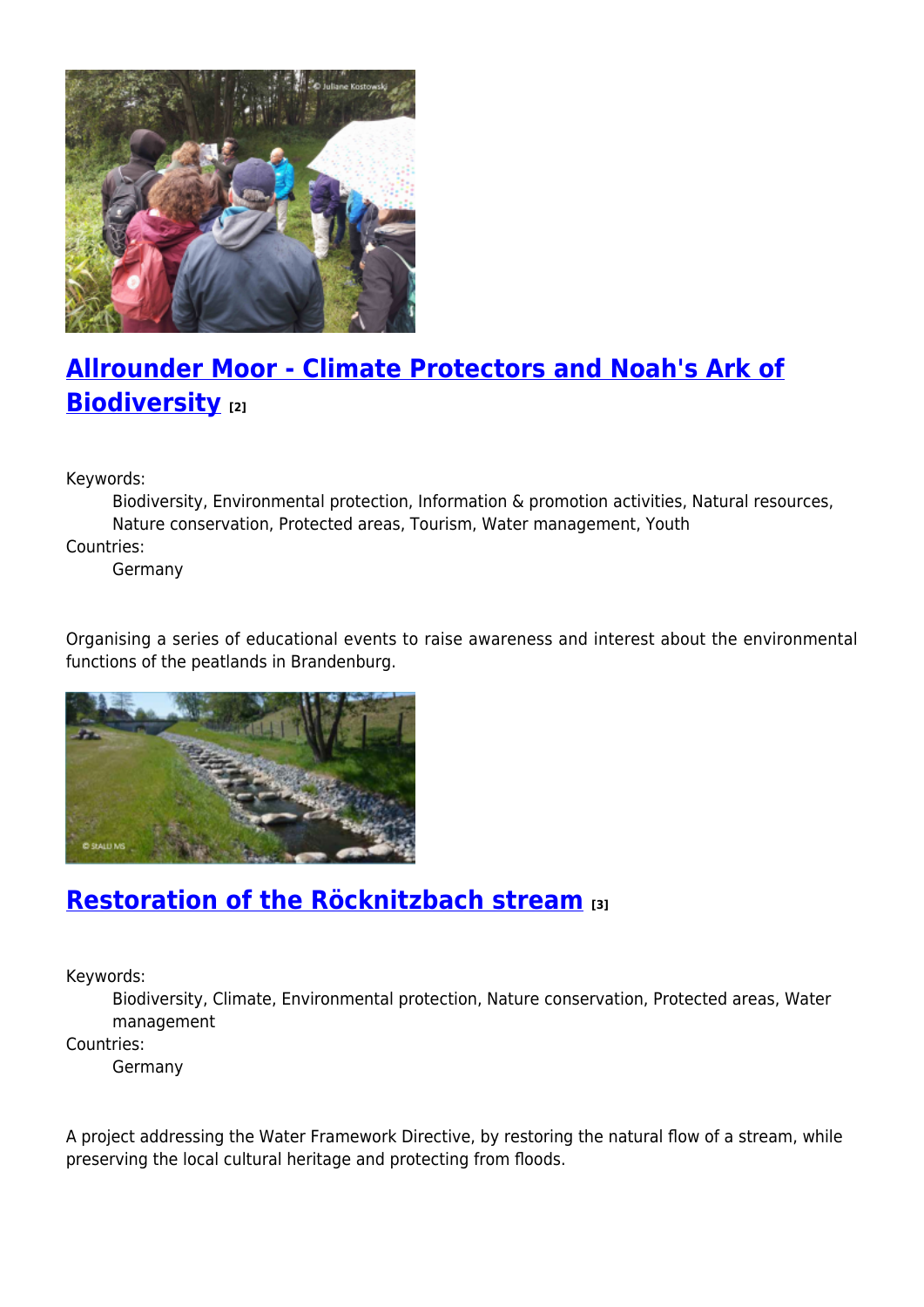

## **[Forest games – funny & money in the woods](https://enrd.ec.europa.eu/projects-practice/forest-games-funny-money-woods_en) [4]**

Keywords:

Communication, Forestry, Information & promotion activities, Youth Countries: Finland

Using digital technologies to re-establish the connection between young people and forests.



### **[Natur Verbindet - Nature Connects](https://enrd.ec.europa.eu/projects-practice/natur-verbindet-nature-connects_en) [5]**

Keywords:

Biodiversity, Environmental protection, Information & promotion activities Countries:

Austria

'Nature Connects' is a campaign to raise and generate awareness on the importance of biodiversity in rural landscapes by bringing together land owners, experts and the broader public.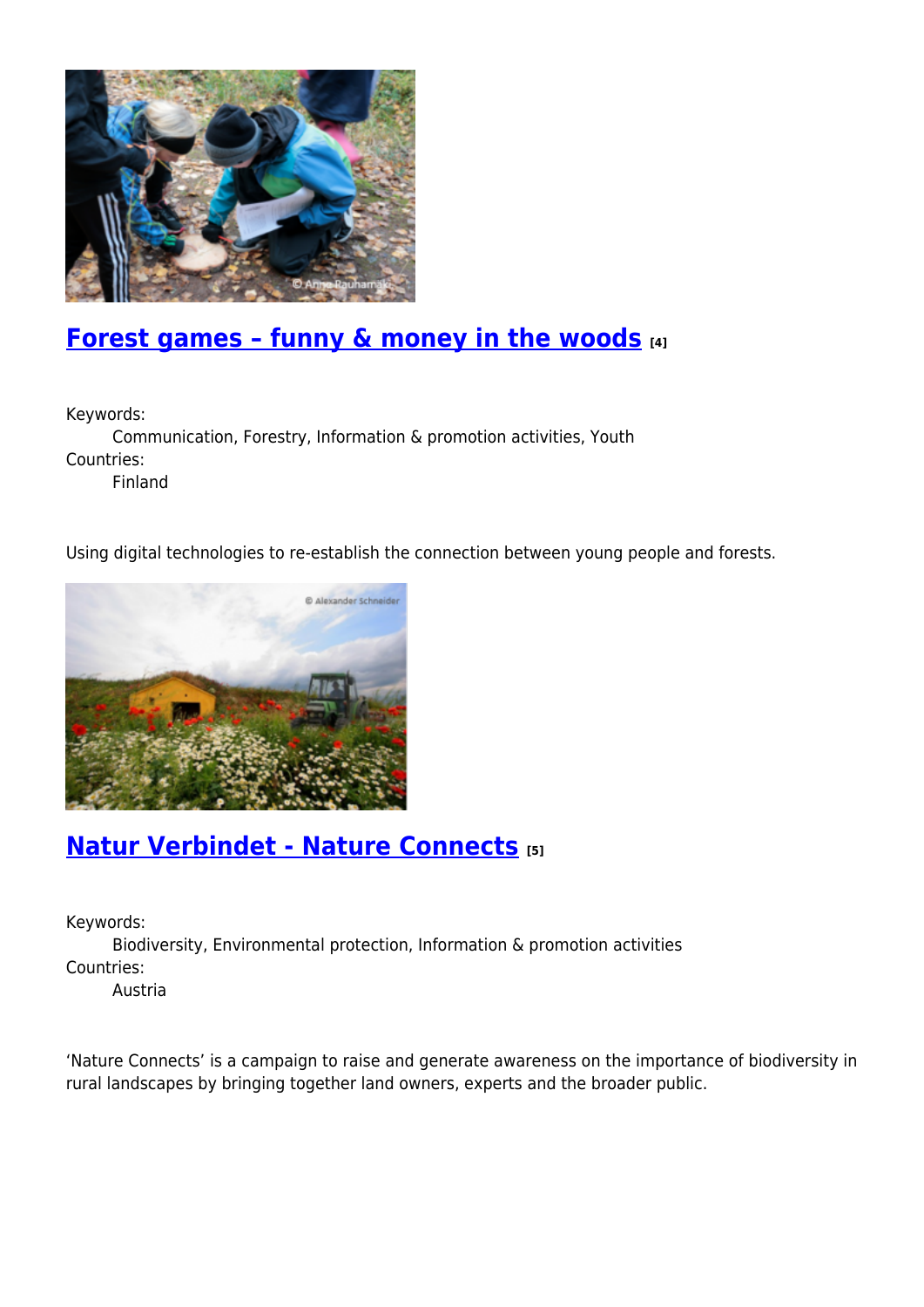

### **[Flowering and Humming 'Wipptal'](https://enrd.ec.europa.eu/projects-practice/flowering-and-humming-wipptal_en) [6]**

Keywords:

Biodiversity, Environmental protection, Information & promotion activities, LEADER/CLLD Countries:

Austria

Using LEADER support to provide information and raise awareness about wild bee protection.



#### **[Pilot project Result-based Nature conservation Plan \(RNP\)](https://enrd.ec.europa.eu/projects-practice/pilot-project-result-based-nature-conservation-plan-rnp_en) [7]**

Keywords:

Agriculture, Biodiversity, Nature conservation, Protected areas Countries:

Austria

Implementing a result-based nature conservation measure for species and habitat protection as to allow more flexibility for farmers in choosing and implementing management activities suitable to their land.

#### **Source URL:**

https://enrd.ec.europa.eu/projects-practice/\_en?f%5B0%5D=im\_field\_enrd\_prj\_keywords%3A19736&f%5B1%5D=im\_fi eld enrd prj keywords%3A19738&f%5B2%5D=im field enrd prj keywords%3A19761&f%5B3%5D=im field enrd prj keywords%3A19720&f%5B4%5D=im\_field\_enrd\_prj\_focus\_area%3A17114&f%5B5%5D=im\_field\_enrd\_prj\_focus\_area